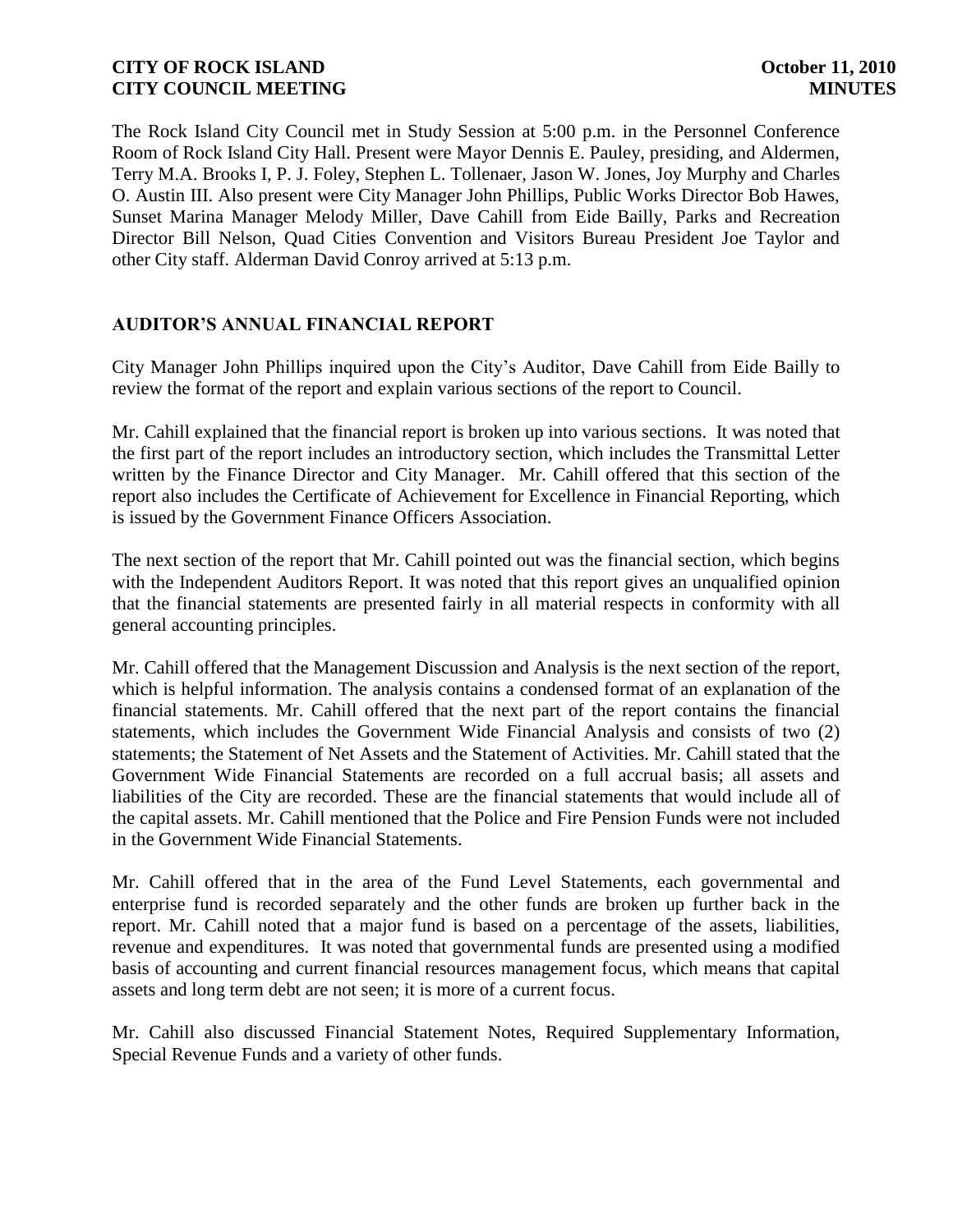Mr. Cahill explained that the Compliance section of the report includes a letter regarding Government Auditing Standards and Internal Controls, Financial Reporting and Compliance. Mr. Cahill mentioned that another letter was included regarding Compliance with OMB Circular A-133, which is a federal circular. Mr. Cahill pointed out that any municipality that spends more than \$500,000.00 dollars in federal funds in any fiscal year falls under this OMB-Circular A-133. Mr. Cahill added that Council also received a letter regarding the auditor's responsibilities, timing and scope of the audit.

Mr. Cahill also discussed the condition of the enterprise fund as it relates to a loss regarding this fiscal year concerning Sunset Marina.

# **PRESENTATION BY QUAD CITIES CONVENTION AND VISITORS BUREAU**

City Manager John Phillips inquired upon Joe Taylor, President and CEO of the Quad Cities Convention and Visitors Bureau to provide Council with an update on the services they provide in regards to City support.

Mr. Taylor thanked Council for their continued support and noted that this year is their  $20<sup>th</sup>$ Anniversary. Mr. Taylor acknowledged Parks and Recreation Director Bill Nelson as being the City representative on the Quad Cities Convention and Visitors Bureau Board, which has a 14 board membership.

Mr. Taylor stated that the Quad Cities Convention and Visitors Bureau supports the City's goals for supporting riverfront development, creating a vibrant downtown, supports neighborhoods, growing jobs in the local economy and others. It was noted that in 2007, the Quad Cities Convention and Visitors Bureau spearheaded efforts to name Blackhawk State Historic Site as one of the seven (7) wonders of Illinois and continued that effort to keep the state historic site open when the state of Illinois was making substantial cuts in programs, parks and historic sites. Mr. Taylor commented that the Rock Island Arsenal has requested over 500 copies of the bureau's 2011 Visitors Guide related to providing information to the 1<sup>st</sup> Army as they relocate to the Quad Cities.

Mr. Taylor advised that one of the major benefits that the bureau provides to the City is creating revenues through activities. Mr. Taylor added that the Hotel/Motel tax collected among the (4) largest cities total \$4 million dollars per year. Mr. Taylor commented that the bureau receives 25% of the Hotel/Motel taxes collected, which is \$1 million dollars in which \$70,000.00 is from the City of Rock Island. It was noted that with the recent ASA softball tournament, the Rock Island Holiday Inn and Jumer's Casino and Hotel hosted 10 teams totaling 732 hotel room nights. Mr. Taylor explained that the bureau has partnered with the City of Rock Island to host several special events including the Grand Excursion in 2004; the Steam Train Excursion in 2006; the Iowa Interstate Flood Relief Trains in 2008 and the upcoming July Train Festival. It was noted that many fees will be paid from the revenues of that festival for the provisions of various public services.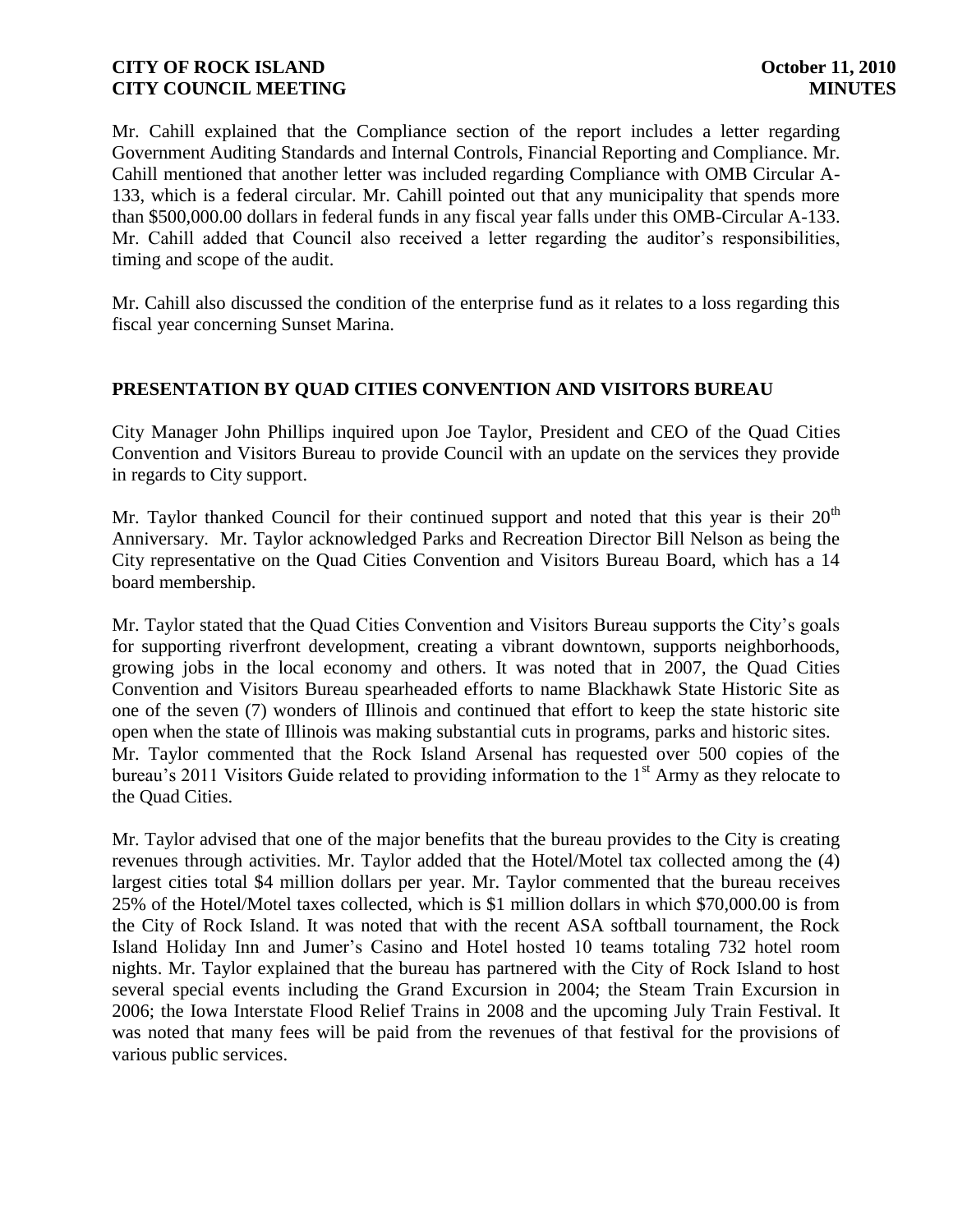Mr. Taylor indicated that the bureau supports the arts and culture through a new collaborative effort called Experience Quad Cities. In addition, through grants, the bureau has the ability to leverage funds to create a larger marketing tool for the benefit of the City of Rock Island and the Quad Cities. Mr. Taylor offered that the City's contribution of \$70,000.00 can be matched funds that literally become \$140,000.00.

Mr. Taylor discussed state funding. It was noted that the State of Illinois is \$14,000.00 and six (6) months late in reimbursing the bureau for marketing partnership grants from the last fiscal year. It was noted that some programs have already been cut by the state and the state will be eliminating some grants in regards to tourism. Mr. Taylor discussed other marketing tools as it relates to the Iowa side of the river concerning tourism and competition as it relates to other similar size communities.

Mr. Nelson indicated that an area where the bureau has been able to compete well has been in some of the sports and leisure areas such as softball. Mr. Nelson further discussed competition as it relates to the Quad Cities and targeted markets as it relates to leisure and sports oriented travel.

Mr. Taylor discussed the strengths of the Quad City area as it relates to accessibility, affordability, and variety as it relates to activities.

Council discussed representation as it relates to the Quad Cities Convention and Visitors Bureau marketing techniques for promoting products on the Illinois side of the river. Council also briefly discussed the 2011Visitors Guide.

# **SUNSET MARINA RATES**

City Manager Phillips inquired upon Public Works Director Bob Hawes to explain the Boater's Advisory Committee's recommendations and staff recommendations as it relates to Sunset Marina rates.

Mr. Hawes advised that the Boater's Advisory Committee and staff have been discussing marina rates for the last several months and have agreed that; the marina must be self supporting and should never be a financial drain on the City tax payers; the marina has lost money and a rate increase is needed; and the rate differential between covered and uncovered docks should be increased to more accurately reflect the cost of covered docks and market conditions. Mr. Hawes commented that the marina also faces competition in the market place for winter storage and small unpowered slips. It was noted that the increases for these rates should be very modest. Mr. Hawes explained that the Boater's Advisory Committee and staff also agree that the harbor reconfiguration is critical to the long term viability of the marina and the City should continue to seek a feasible way to undertake a complete harbor dredge.

It was noted that staff recommends a greater increase in the rates for covered slips on the 100 and 300 docks and staff recommends a greater increase in the rates for the uncovered slips on the 100, 200 and 300 docks. Mr. Hawes stated that this is the area where staff and the Boater's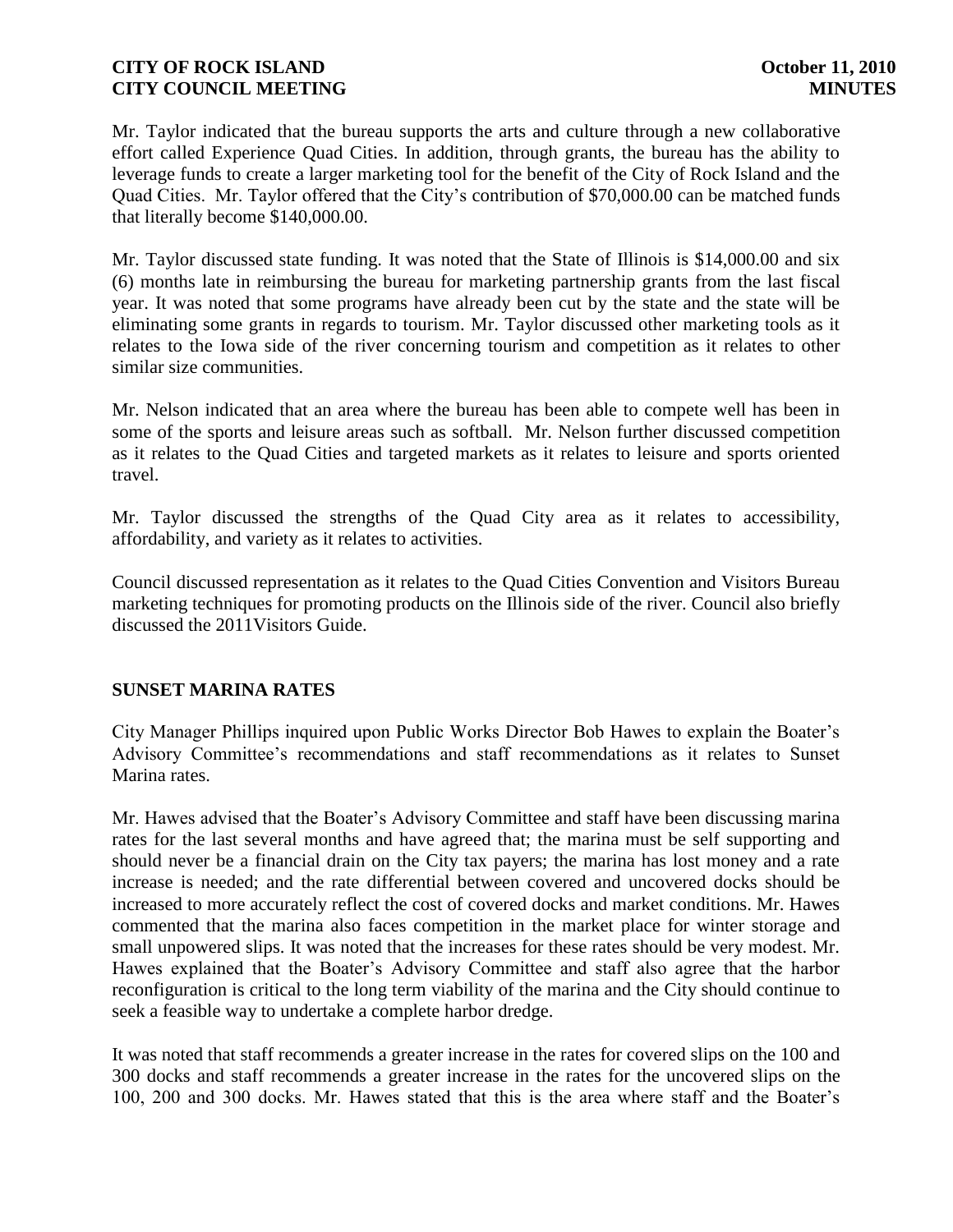Advisory Committee disagree. Mr. Hawes advised that the rates recommended by staff will allow the fund to build a cash balance of approximately \$65,000.00 in five (5) years. It was noted that the rates recommended by the Boater's Advisory Committee will allow for a cash deficit of about \$18,000.00 at the end of five (5) years.

Mr. Hawes discussed the harbor entrance and dredging of the harbor. It was noted that according to preliminary information, the harbor entrance configuration will require between \$650,000.00 and \$1,000,000.00 more than the current federal appropriation. Mr. Hawes commented that if additional funding could be secured, design could begin in 2011 and the project could be built in 2012. In addition, a complete harbor dredging could cost approximately \$1,000.000.00. However, a normal maintenance dredging would cost about \$200,000.00 and \$300,000.00. Mr. Hawes indicated that some of the needed capital could be raised by refinancing and extending the marina debt.

Mr. Hawes stated that staff is recommending that Council adopt the 2011 rates that have been recommended by staff.

Council discussed marina rates as it relates to covered and uncovered slips concerning the recommendations from staff and the Boater's Advisory Committee. In addition, the operation of the marina was also discussed as it relates to cost cutting measures, maintenance, personnel and operational hours.

Ms. Kathy Qualls, a member of the Boater's Advisory Committee and representative of the 400 dock discussed the operation of the marina as it relates to expenditures and revenues, cost cutting measures and rates as it relates to the covered and uncovered slips.

Council further discussed the marina rates. After more discussion, City Manager Phillips stated that staff will bring back this item to Council on November  $1<sup>st</sup>$ .

### **STREET MAINTENANCE GARAGE**

Mr. Hawes stated that Item #14 is on the Agenda for Council consideration this evening regarding the construction of the new street garage. Mr. Hawes added that the idea is to have the street garage up and enclosed before the first snow. Mr. Hawes explained that the low bidder on one of the bid packages discovered a math error in his bid. It was noted that the bid was put together as a base and then a deduct for the truck wash and the compactor site. Mr. Hawes stated that the error occurred due to a wrong number being subtracted.

Mr. Hawes stated that staff is recommending to go with the second low bidder, and allow the first low bidder to withdraw his bid. Mr. Hawes noted that this will maintain the integrity of the bidding process.

Council discussed this issue. After discussion, Council agreed with staff's recommendation.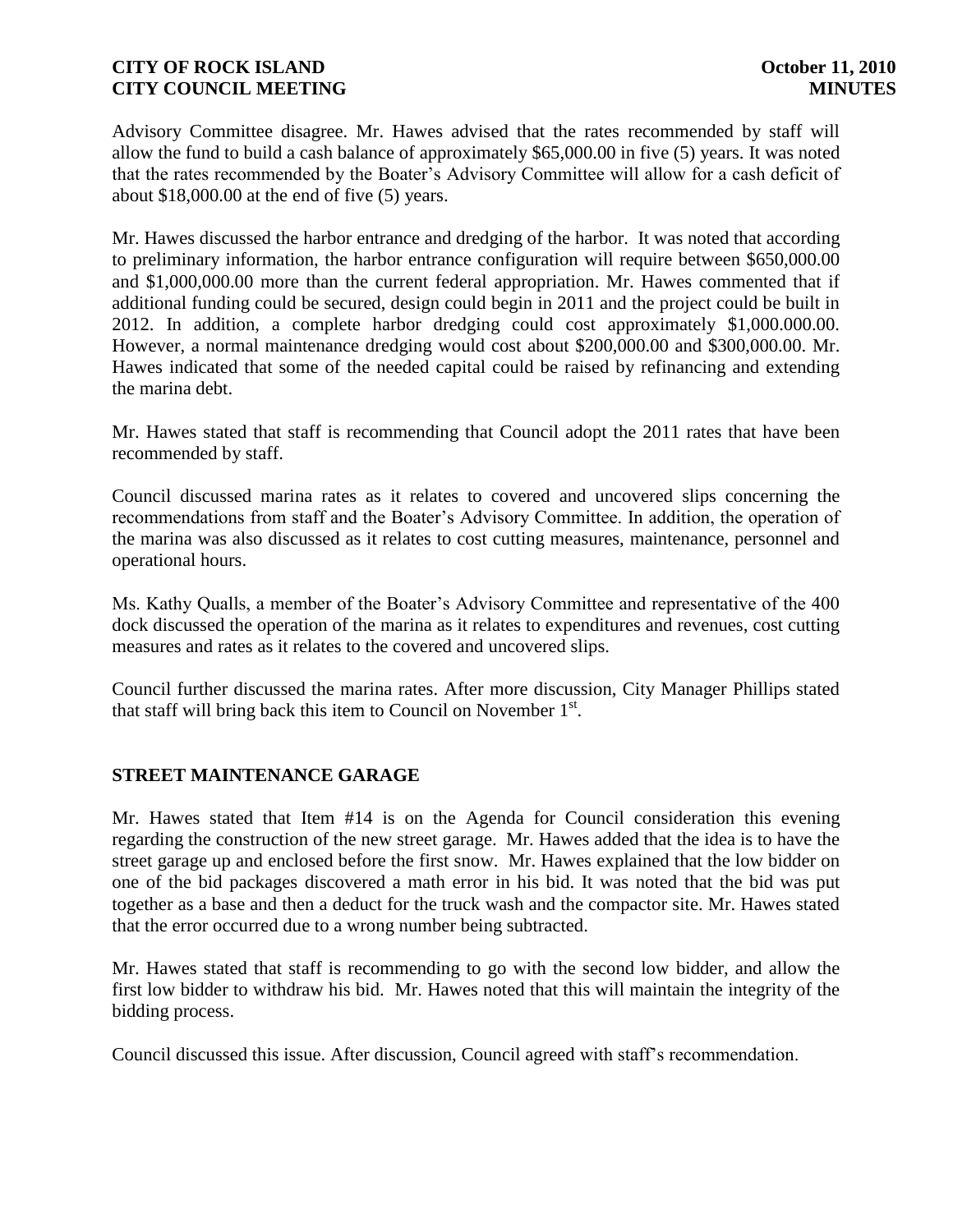## **ADJOURNMENT**

A motion made by Alderman Foley and seconded by Alderwoman Murphy to adjourn the meeting carried by the following Aye and No vote. Those voting Aye being Alderman Brooks, Alderman Conroy, Alderman Foley, Alderman Tollenaer, Alderman Jones, Alderwoman Murphy and Alderman Austin; those voting No, none. The meeting was adjourned at 6:32 p. m.

> \_\_\_\_\_\_\_\_\_\_\_\_\_\_\_\_\_\_\_\_\_\_\_\_\_\_\_\_\_\_ Aleisha L. Patchin, City Clerk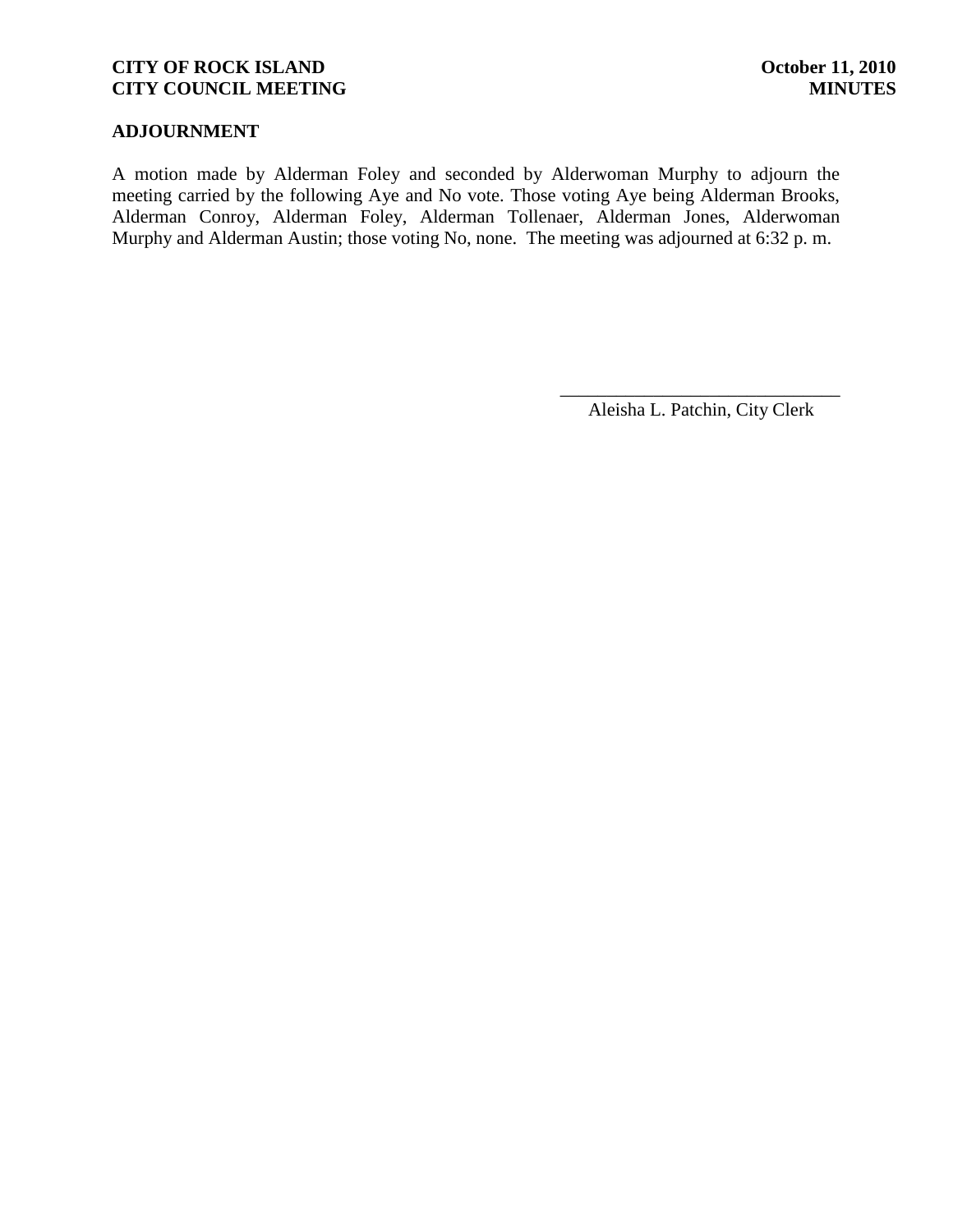Rock Island City Council met in regular session at 6:45 p.m. in Council Chambers of Rock Island City Hall. Present were Mayor Dennis E. Pauley, presiding, and Aldermen Terry M.A. Brooks I, David Conroy, P.J. Foley, Stephen L. Tollenaer, Jason W. Jones, Joy Murphy and Charles O. Austin III. City Manager John Phillips was also present.

#### **Introductory Proceedings**

Mayor Pauley called the meeting to order and led in the Pledge of Allegiance to the Flag of the United States of America. Alderman Austin gave the Invocation.

#### Agenda Item #5 **Minutes of the Meeting of October 4, 2010.**

A motion was made by Alderman Jones and seconded by Alderman Foley to approve the Minutes of the Meeting of October 4, 2010 as printed. The motion carried by the following Aye and No vote; those voting Aye being Alderman Brooks, Alderman Conroy, Alderman Foley Alderman Tollenaer, Alderman Jones, Alderwoman Murphy and Alderman Austin; those voting No, none.

### Agenda Item #6 **Update Rock Island by Mayor Pauley.**

Mayor Pauley stated that Fire Marshal Jeff Hindman began his duties as Interim Fire Chief on October 5, 2010. It was noted that Fire Marshal Hindman has worked for the Rock Island Fire Department for 33 years, and has served as Fire Marshal for over nine (9) years. In addition, he has worked his way up through the ranks, serving in most capacities at the department.

Mayor Pauley indicated that Fire Chief Doug Vroman has retired and his last day was October 4, 2010. The Mayor commented that the City has conducted a national recruitment for the position of Fire Chief. It was noted that 43 applications were received and many of these met the qualifications to be considered for the position. Mayor Pauley stated that interviews have been scheduled with five (5) candidates and the City anticipates selecting two (2) or three (3) finalists. Mayor Pauley advised that it is expected that a new Fire Chief will be selected before the end of the calendar year.

Mayor Pauley indicated that Neighborhood Partners is starting an "Immigration in Our Neighborhoods Task Force" that will study Rock Island's situation before proceeding to a mission statement and strategies. The Mayor stated that if anyone is interested in participating, please call Jill Doak at 732-2900, or learn more in the current issue of Neighborhood News, which is located at [www.rigov.org](http://www.rigov.org/) under "Important Links."

It was noted that on Thursday, October 14, 2010, the Rock Island Main Library will host Food for Thought: Savor the Circle of Life, which is a fundraiser for the Rock Island Public Library Foundation. Mayor Pauley stated that this annual fundraiser helps fund special programs and projects that are outside the library's normal operating budget. The Mayor commented that delicious food stations, drinks, live music, a silent auction and conversation will be enjoyed from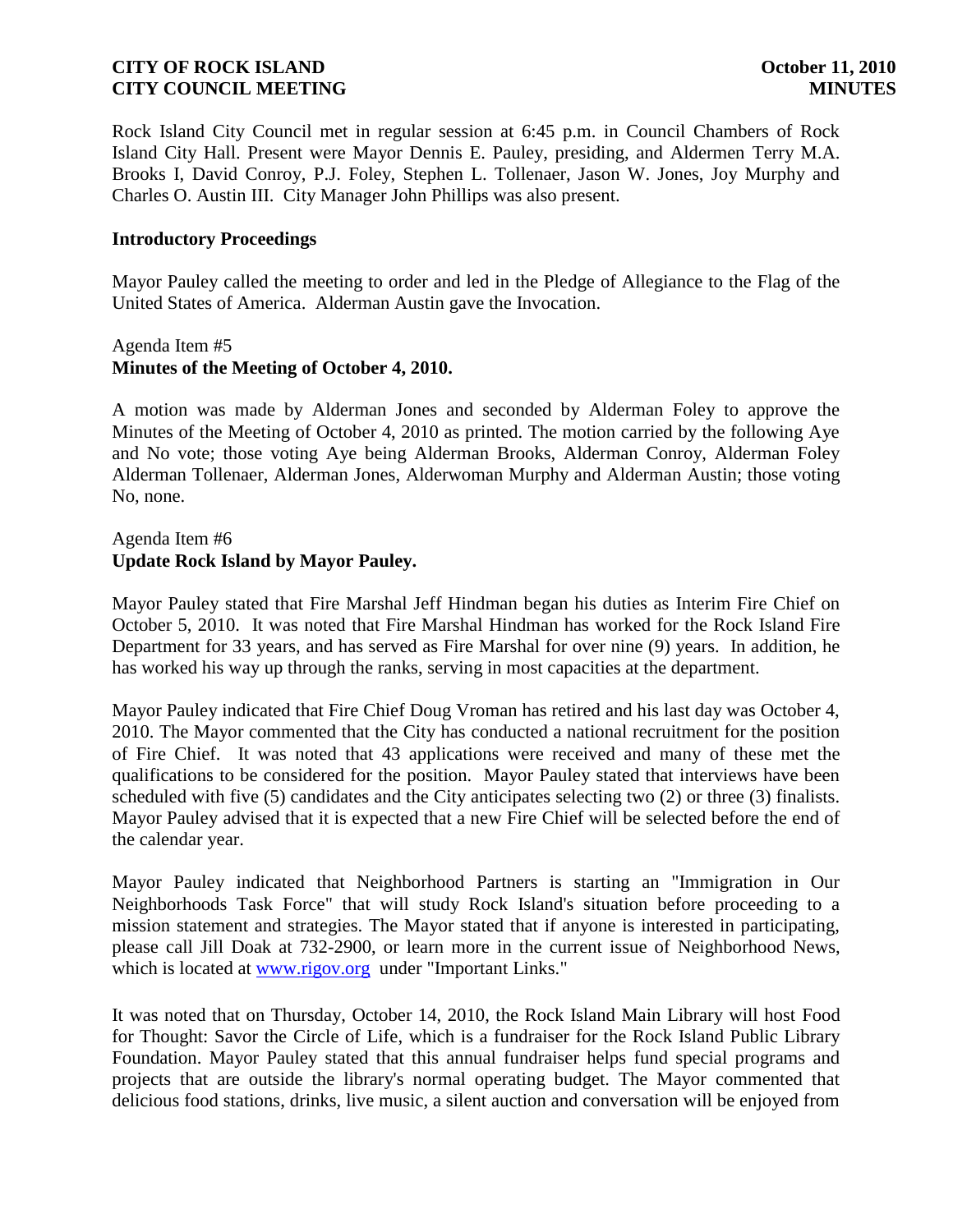5:00 p.m. to 7:30 p.m. It was noted that the library will be closed to the public during this time. Mayor Pauley stated that the cost is \$25.00 per person or \$45.00 per couple. For more details please call the library at 732-7323.

#### Agenda Item #7

### **Public Hearing on the Citizen's Advisory Committee recommendations for Fiscal Year 2011-2012 Community Development Block Grant (CDBG) monies and Gaming funds.**

Mayor Pauley closed the regular meeting at 6:47 p.m. and opened a Public Hearing on the Citizen's Advisory Committee recommendations for Fiscal Year 2011-2012 Community Development Block Grant (CDBG) monies and Gaming funds.

Mayor Pauley inquired upon Chairman Kevin Hird of the Citizen's Advisory Committee to present the committee's recommendations for allocation of Community Development Block Grant (CDBG) monies and Gaming funds.

Mayor Pauley swore in Mr. Hird.

Mr. Hird of 3309 33<sup>rd</sup> Avenue Court thanked the Mayor, the members of the committee, City staff and the organizations (that petitioned for the funds) for participating in the process. Mr. Hird stated that the Block Grant funds totaled \$1,265,462.00 based on the forecast from the Department of Housing and Urban Development. Mr. Hird noted the Social Service portion of that, which is capped at 15%, is at a funding level that comes to \$189,819.00.

Mr. Hird then read the recommendations from the Citizen's Advisory Committee for the Community Development Block Grant Funds. The recommendations included; in the area of Neighborhood Activities, \$316,635.00 to City of Rock Island - Inspections Division (code enforcement), \$238,903.00 to City of Rock Island Planning and Redevelopment Division (housing programs), \$135,383.00 to Planning and Redevelopment Division (staff and support costs - housing programs) and \$4,019.00 to the Arc of Rock Island County (bathroom improvements). In the area of City Administration in the Community and Economic Development Department (general administration) \$57,630.00 was the recommended allocation. The Planning and Development Division recommendation (planning administration) was \$189,239.00. In the area of Economic Development (administration), \$133,834.00 was the recommended allocation. In the area of Social Services, \$189,819.00 was allocated to the Martin Luther King Community Center for operating and administrative support.

Mr. Hird then stated that in the area of the Gaming dollars, the City allocated \$50,000.00 out of Gaming to assist social service agencies in providing programming within the City. Mr. Hird read the Citizen's Advisory Committee recommendations for allocation of Gaming Funds. Various recommendations included; \$2,500.00 to Alternatives for the Older Adult, \$2,500.00 to the American Red Cross of the Quad Cities, \$3,000.00 to Boys and Girls Club of the Mississippi Valley, \$1,500.00 to Community Caring Conference, \$2,000.00 to Family Resources, \$500.00 to Humility of Mary Shelter, Inc., \$3,500.00 to Project Now, Inc. CAA and \$2,000.00 to Quad Citians Affirming Diversity.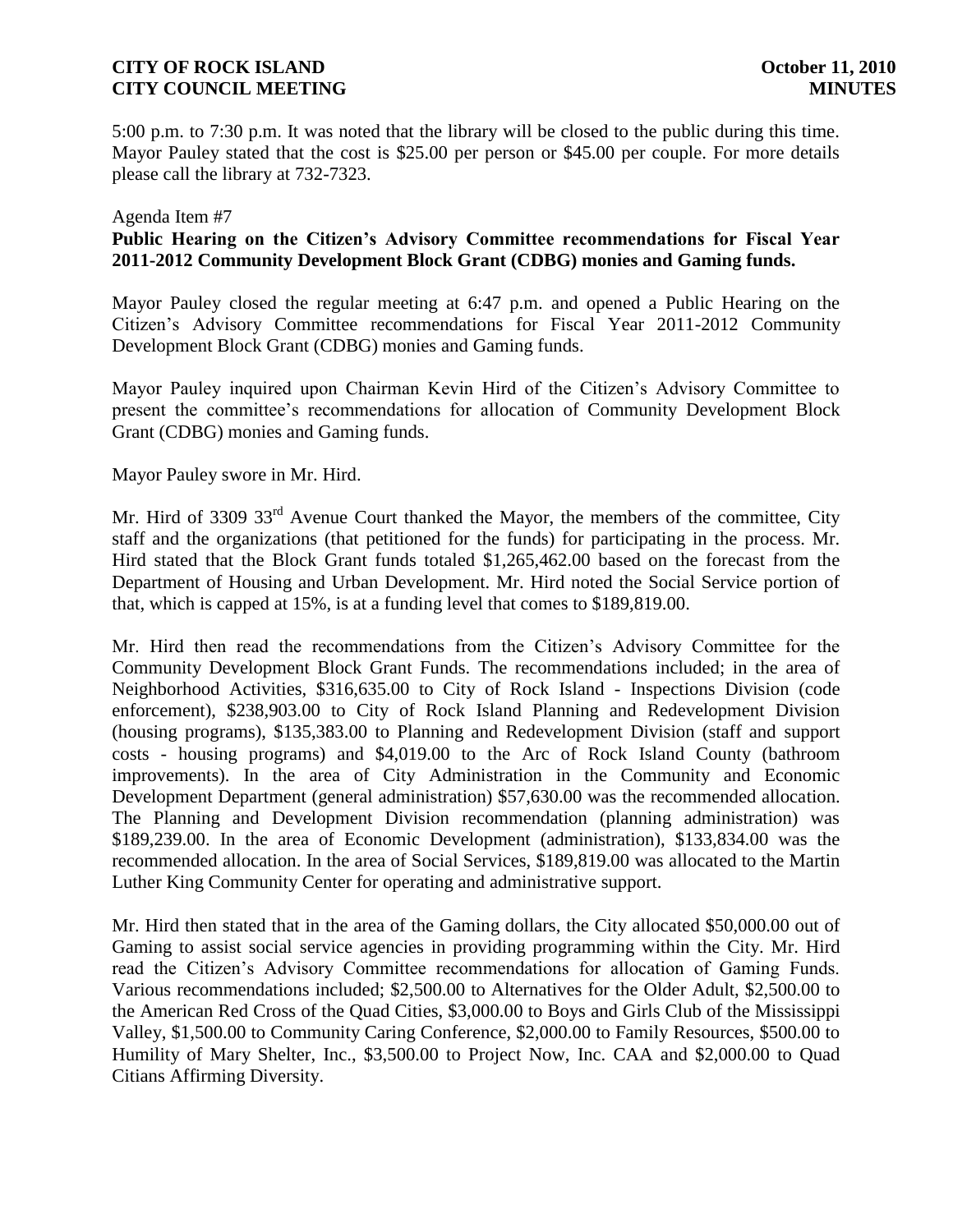Mr. Hird stated that the Citizen's Advisory Committee would like the City and the Parks Department to revisit policies regarding access to facilities and fee waivers for youth unable to afford programs that are delivered.

Council and Mr. Hird discussed the Citizens Advisory Committee's recommendations as it relates to not funding several applications due to the overlapping of programs concerning youth, services, affordability and needs.

Mayor Pauley inquired as to whether there was anyone that wished to speak in favor of the recommendations from the Citizen's Advisory Committee. No one stepped forward.

Mayor Pauley inquired as to whether there was anyone that wished to speak in opposition to the recommendations from the Citizen's Advisory Committee.

Mr. Timothy Dooling of 832 14½ Street stepped forward. Mayor Pauley swore in Mr. Dooling.

Mr. Dooling voiced concerns regarding opposition to the Citizen's Advisory Committee's recommendation for funding Quad Citians Affirming Diversity.

With no other persons present to speak on the Citizen's Advisory Committee recommendations for Fiscal Year 2011-2012 Community Development Block Grant (CDBG) monies and Gaming funds, Mayor Pauley closed the Public Hearing and reconvened the regular meeting at 7:10 p.m.

Mayor Pauley stated that the decisions will be made on Monday, October 18, 2010 at the regular Council meeting.

### Agenda Item #8

**Public Hearing on a request from Ms. Joy Murphy (6th Ward Alderman) for a Special Use Permit to allow customers of her Personalized Christmas Stocking business to come to her residence to pick up and/or place orders, to have seasonal weekend retail hours and an annual Christmas Open House and Spring Surplus Sale out of her residence at 4502 7th Avenue.**

Mayor Pauley closed the regular meeting at 7:11 p.m. and opened a Public Hearing on a request from Ms. Joy Murphy  $(6^{th}$  Ward Alderman) for a Special Use Permit to allow customers of her Personalized Christmas Stocking business to come to her residence to pick up and/or place orders, to have seasonal weekend retail hours and an annual Christmas Open House and Spring Surplus Sale out of her residence at  $45027<sup>th</sup>$  Avenue.

Mayor Pauley stated that Ms. Murphy  $(6^{th}$  Ward Alderman) would not partake in any Council discussion on this item nor will she vote on this item.

Ms. Joy Murphy (Alderman  $6<sup>th</sup>$  Ward) of 4502 7<sup>th</sup> Avenue stepped forward. Mayor Pauley swore in Ms. Murphy.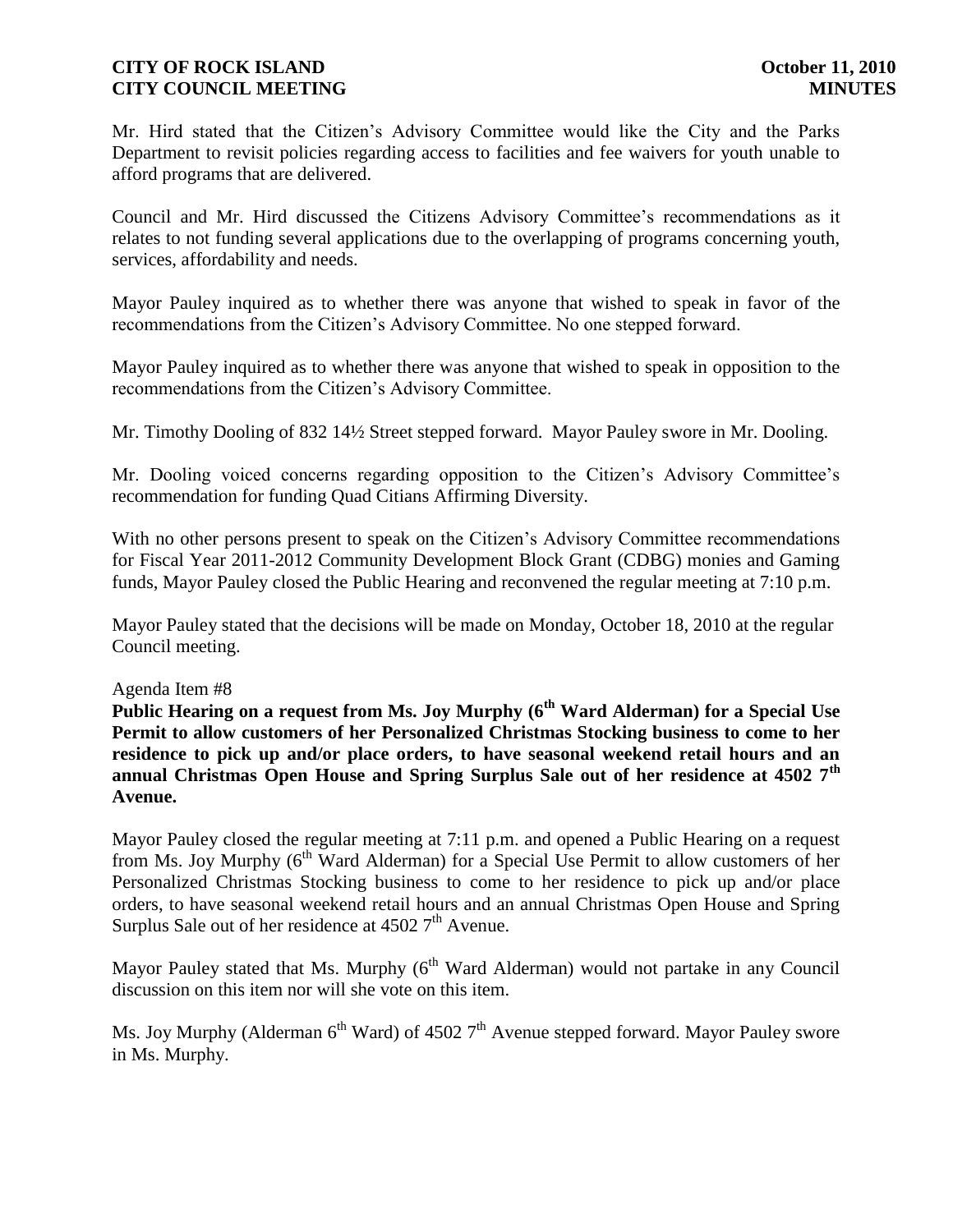Ms. Murphy stated that she is requesting a Special Use Permit because she has operated an internet mail-order personalized stocking business out of her house and workshop in her attic for the past 16 years and would like to expand the business. Ms. Murphy added that she is the only employee, but has some help from friends and family. It was noted that Ms. Murphy is requesting retail hours on Saturdays only during the Christmas season (from Labor Day to Christmas). Ms. Murphy indicated that she would also like her customers to be able to come to her residence to place and/or pickup orders. It was noted that Ms. Murphy is requesting to possibly hire four (4) part-time employees, but would only have two (2) employees on site in the workshop at any given time. Ms. Murphy indicated that she is also requesting to have an annual one-day open house for Christmas and an annual spring surplus sale. In the off season, Ms. Murphy would like to have workshop tours and business meetings.

Alderman Austin inquired as to whether Ms. Murphy understood the employee limitations, hours of operation and signage stipulations.

Ms. Murphy replied yes. Ms. Murphy added that she would also like a small six inch by eight inch sign to be displayed at her front door and to display a sandwich board sign near the sidewalk during retail hours.

Mayor Pauley inquired as to whether there was anyone who wished to speak in favor of the Special Use Permit application. No one stepped forward.

Mayor Pauley then inquired as to whether there was anyone who wished to speak in opposition to the Special Use Permit application. No one stepped forward.

With no persons present to speak in favor of, or in opposition to the Special Use Permit application, Mayor Pauley closed the Public Hearing and reconvened the regular meeting at 7:16 p.m.

It was moved by Alderman Jones, seconded by Alderman Conroy to approve the Special Use Permit as recommended subject to the stipulations that the business be limited to one resident employee and four part-time seasonal employees, with not more than two on site at the same time; hours of operation shall be 9:00 a.m. to 6:00 p.m. Monday to Saturday; Noon to 3:00 p.m. Sunday, or by appointment to place or pick up orders; 9:00 a.m. to 5:00 p.m. Saturday (Labor Day – Christmas) for retail; 9:00 a.m. to 8:00 p.m. for workshop and assembly with no more than two paid employees plus resident employee on site; 9:00 a.m. to 8:00 p.m. for annual one day Christmas open house; 9:00 a.m. to 4:00 p.m. for annual one day spring surplus sale; 9:00 a.m. to 8:00 p.m. Monday through Saturday and Sunday 1:00 p.m. to 4:00 p.m. for off-season sewing lessons and project parties; and 9:00 a.m. to 8:00 p.m. for workshop tours and business meetings; a minimum of five (5) off street parking spaces be provided; that an unlighted six inch by eight inch attached sign to the left of the front door and a three foot by five foot (15 square foot) freestanding sandwich board sign in the north front yard adjacent to the sidewalk be allowed; that the property shall meet all applicable code requirements and refer to the City Attorney for an ordinance. The motion carried by the following Aye and No vote: those voting Aye being Alderman Brooks, Alderman Conroy, Alderman Foley, Alderman Tollenaer, Alderman Jones and Alderman Austin; those voting No, none.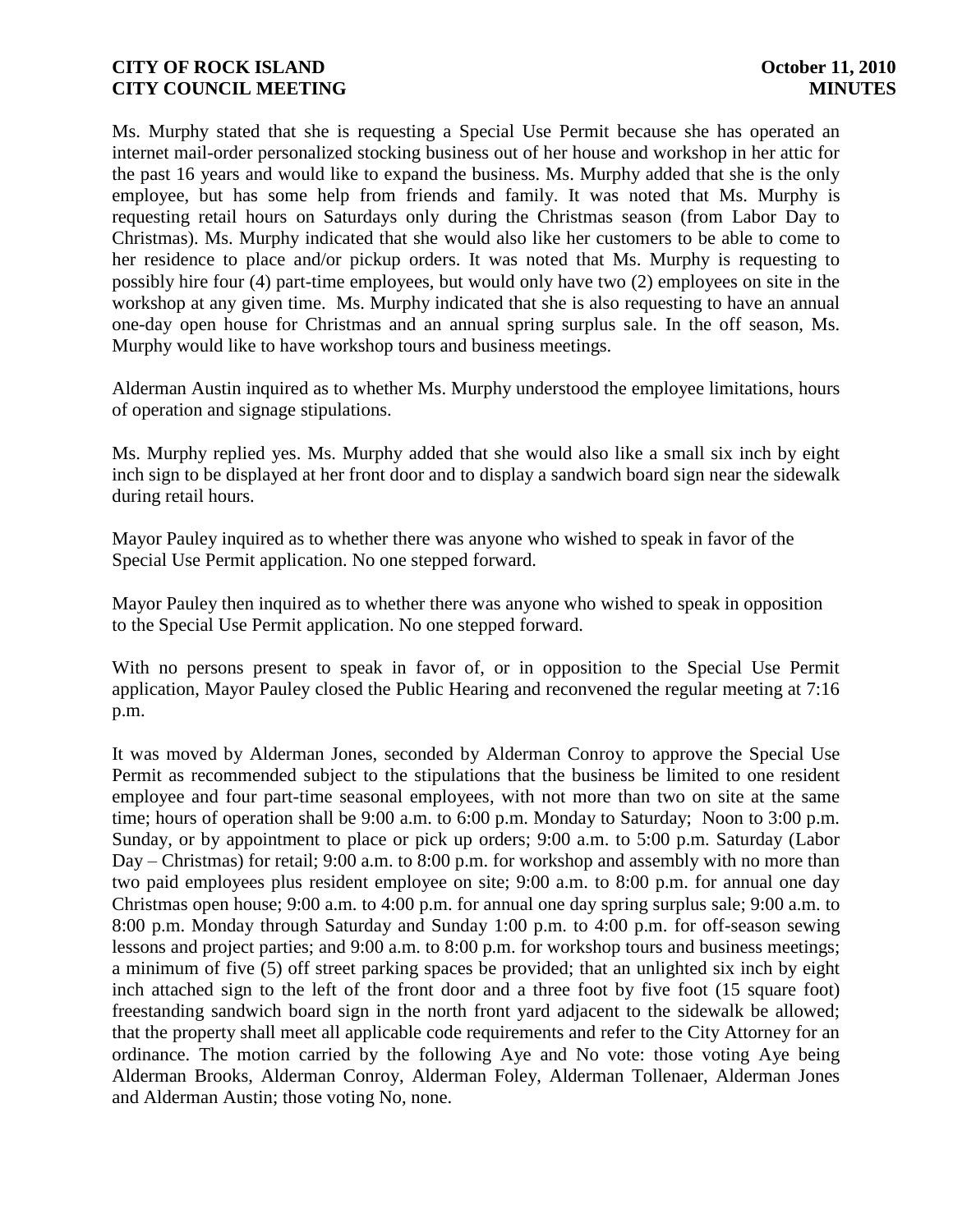#### Agenda Item #9

**An Ordinance authorizing the issuance of Taxable General Obligation Bonds, Series 2010A to finance the street maintenance garage project and the water system improvements and the issuance of Taxable General Obligation Bonds, Series 2010B to finance special assessment projects and the refunding of prior bonds.**

It was moved by Alderman Conroy, seconded by Alderman Foley to consider the ordinance. The motion carried by the following Aye and No vote: those voting Aye being Alderman Brooks, Alderman Conroy, Alderman Foley, Alderman Tollenaer, Alderman Jones, Alderwoman Murphy and Alderman Austin; those voting No, none.

Agenda Item #10

### **A Special Ordinance establishing a stop intersection with installation of stop signs at the intersection of 6th Street and 15th Avenue.**

Alderman Foley moved and Alderman Brooks seconded to consider, suspend the rules and pass the ordinance. The motion carried by the following Aye and No vote: those voting Aye being Alderman Brooks, Alderman Conroy, Alderman Foley, Alderman Tollenaer, Alderman Jones, Alderwoman Murphy and Alderman Austin; those voting No, none.

Agenda Item #11 **CLAIMS**

It was moved by Alderman Austin, seconded by Alderwoman Murphy to accept the following reports and authorize payment as recommended. The motion carried by the following Aye and No vote: those voting Aye being Alderman Brooks, Alderman Conroy, Alderman Foley, Alderman Tollenaer, Alderman Jones, Alderwoman Murphy and Alderman Austin; those voting No, none.

- a. Report from the Public Works Department regarding payment #2 and final in the amount of \$10,240.00 to Double S Masonry for the Central Fire Station basement repair project. (294)
- b. Report from the Public Works Department regarding payment in the amount of \$11,500.00 to the Treasurer of the State of Illinois for the City's share of the  $30<sup>th</sup>$ Street resurfacing project from  $31<sup>st</sup>$  Avenue to Blackhawk Road. (295)
- c. Report from the Public Works Department regarding payment #2 in the amount of \$159,109.13 to Langman Construction for services provided for  $23<sup>rd</sup>$  Avenue resurfacing from  $24<sup>th</sup>$  to  $26<sup>th</sup>$  Streets. (296)
- d. Report from the Public Works Department regarding payment #3 in the amount of \$86,761.17 to Langman Construction for services provided for 22½ Avenue resurfacing from  $25<sup>th</sup>$  to  $27<sup>th</sup>$  Streets. (297)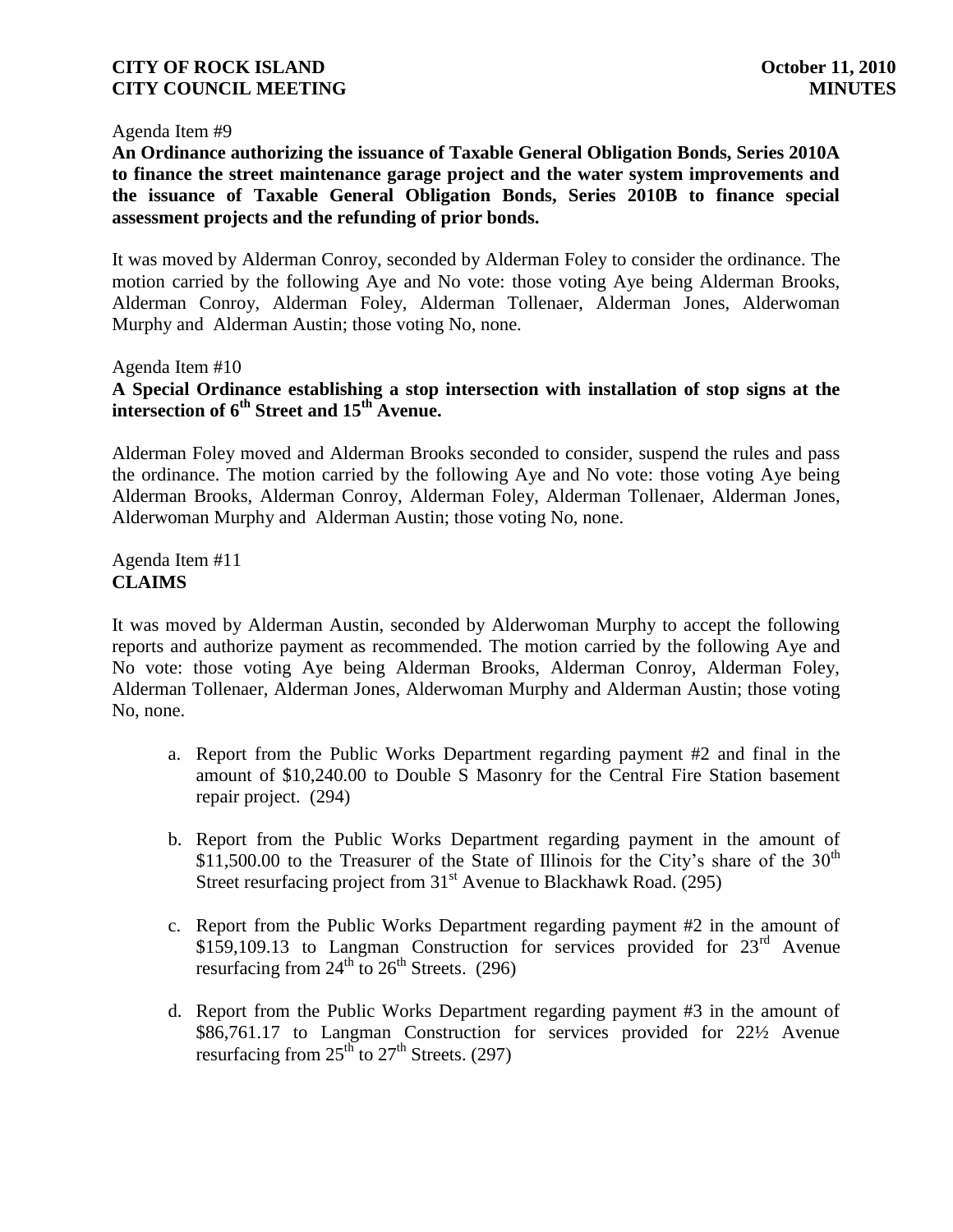e. Report from the Public Works Department regarding payment in the amount of \$3,419.42 to Rock Island Electric Motor Repair, Inc. for the rebuilding of one (1) 125hp Baldor motor. (298)

## Agenda Item #12 **Claims for the week of October 1 through October 7 in the amount of \$826,041.29.**

Alderman Jones moved and Alderwoman Murphy seconded to allow the claims. The motion carried by the following Aye and No vote: those voting Aye being Alderman Brooks, Alderman Conroy, Alderman Foley, Alderman Tollenaer, Alderman Jones, Alderwoman Murphy and Alderman Austin; those voting No, none.

# Agenda Item #13 **Payroll for the weeks of September 20 through October 3 in the amount of \$1,283,402.13.**

It was moved by Alderman Conroy, seconded by Alderman Foley to allow the payroll. The motion carried by the following Aye and No vote: those voting Aye being Alderman Brooks, Alderman Conroy, Alderman Foley, Alderman Tollenaer, Alderman Jones, Alderwoman Murphy and Alderman Austin; those voting No, none.

Agenda Item #14

### **Report from the Public Works Department regarding an amendment to the contract with General Constructors, Inc., recommending increasing the amount of the contract from \$3,544,417.00 to \$3,658.372.00.**

Alderwoman Murphy moved and Alderman Austin seconded to approve the amendment as recommended and authorize the City Manager to execute the contract documents. The motion carried by the following Aye and No vote: those voting Aye being Alderman Brooks, Alderman Conroy, Alderman Foley, Alderman Tollenaer, Alderman Jones, Alderwoman Murphy and Alderman Austin; those voting No, none.

Agenda Item #15

## **Report from the Public Works Department regarding a proposal from Symbiont for engineering services during the construction phase of the new street garage in the estimated amount of \$271,500.00.**

It was moved by Alderman Foley, seconded by Alderwoman Murphy to approve the proposal as recommended and authorize the City Manager to execute the change order documents. The motion carried by the following Aye and No vote: those voting Aye being Alderman Brooks, Alderman Conroy, Alderman Foley, Alderman Tollenaer, Alderman Jones, Alderwoman Murphy and Alderman Austin; those voting No, none.

Agenda Item #16

**Report from the Police Department regarding the hours for Halloween Trick or Treat, recommending Sunday, October 31, 2010 from 5:00 p.m. to 8:00 p.m. in the City of Rock Island.**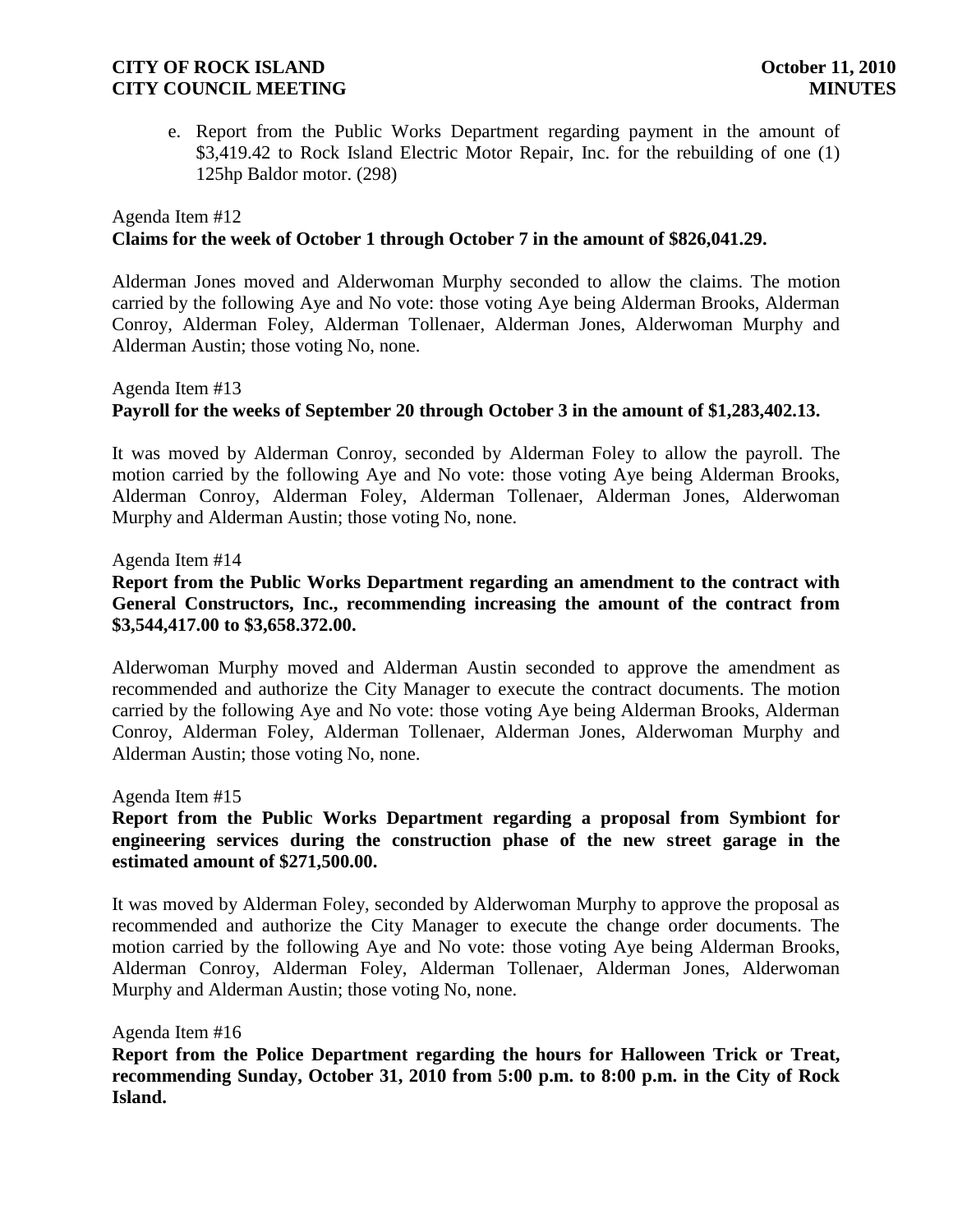Alderman Conroy moved and Alderman Foley seconded to approve the Trick or Treat hours as recommended. The motion carried by the following Aye and No vote: those voting Aye being Alderman Brooks, Alderman Conroy, Alderman Foley, Alderman Tollenaer, Alderman Jones, Alderwoman Murphy and Alderman Austin; those voting No, none.

#### Agenda Item #17

**Report from the Community and Economic Development Department regarding a request from Trent Durham to apply for a Special Use Permit for a student group housing facility (student boarding house with ten bedrooms) on the second floor of a two story commercial structure at 2500 4th Avenue.**

It was moved by Alderman Jones, seconded by Alderman Austin to allow for the application of the Special Use Permit as recommended. The motion carried by the following Aye and No vote: those voting Aye being Alderman Brooks, Alderman Conroy, Alderman Foley, Alderman Tollenaer, Alderman Jones, Alderwoman Murphy and Alderman Austin; those voting No, none.

#### Agenda Item #18

**Report from the Mayor regarding reappointments to the Housing Authority Board, Liquor Control Commission, Labor Day Parade Advisory Board, Plumbing Code Board of Appeals and the Building Code Board of Appeals.**

Alderman Conroy moved and Alderman Foley seconded to approve the reappointments as recommended. The motion carried by the following Aye and No vote: those voting Aye being Alderman Brooks, Alderman Conroy, Alderman Foley, Alderman Tollenaer, Alderman Jones, Alderwoman Murphy and Alderman Austin; those voting No, none.

The reappointments are as follows:

Kenneth Simmons and Vernon Winter were reappointed to the Housing Authority Board for a five (5) year term expiring on October 10, 2015.

Barbara Mueller and Liz Sherwin were reappointed to the Liquor Control Commission for a three (3) year term expiring on April 30, 2013.

Adam Lynch, Samme Montgomery and Jared Vogele were reappointed to the Labor Day Parade Advisory Board for a three (3) year term expiring on January 23, 2013.

Bill Kale, James T. Lowery and Alan Spears were reappointed to the Plumbing Code Board of Appeals for a three (3) year term expiring on April 30, 2013.

Sam Doak was reappointed to the Building Code Board of Appeals for a three (3) year term expiring on April 30, 2013.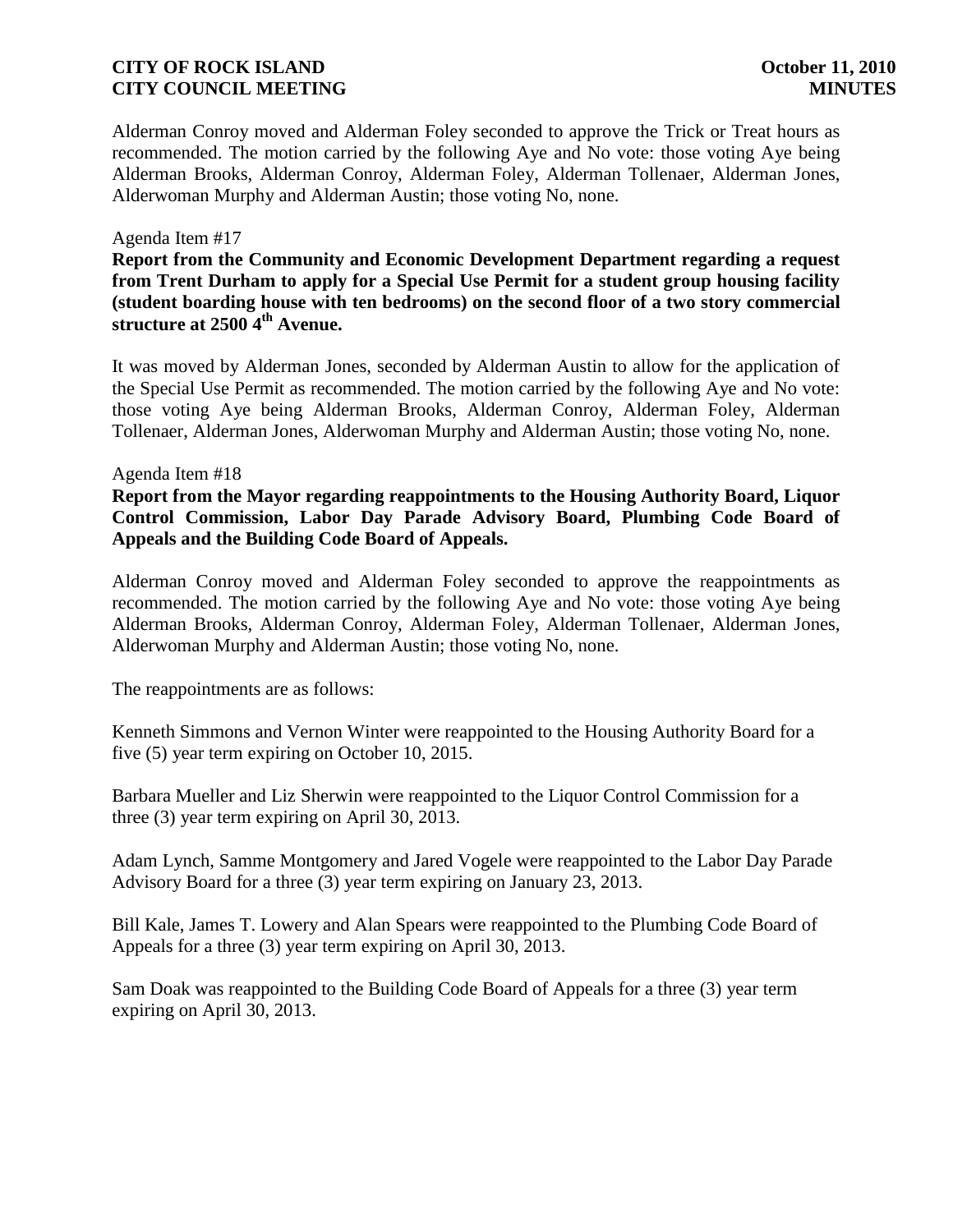### Agenda Item #19 **Items from the City Manager's Memorandum Packet.**

Mr. Phillips stated that the 2011 Visitor's Guide ad will be on the Agenda next week for Council consideration. Mr. Phillips added that the comments made during study session on how the information is presented in the Quad Cities Convention and Visitors Bureau guide is noted.

Mr. Phillips made reference to some follow up information included in the memo packet that MetroLink provided concerning ridership data regarding a bus route that goes to the Augustana campus.

Mr. Phillips stated that included in the memo packet is follow up information regarding the  $14<sup>th</sup>$ Street and Watch Hill Road resurfacing project.

Alderman Austin reminded everyone of the Rock Island Library's Food for Thought event to be held on Thursday, October 16, 2010 from 5:00 p.m. to 7:30 p.m. Alderman Austin stated that it will be a fun evening and a way to support the library.

Alderman Foley stated that he had talked to many residents that live on 14<sup>th</sup> Street and noted that many of the residents are dissatisfied with the outcome of the recent resurfacing of that street, specifically some of the curbing areas. Alderman Foley commented that he is also dissatisfied. Alderman Foley encouraged fellow Council members to take a walk up from  $14<sup>th</sup>$  Street to  $35<sup>th</sup>$ Avenue to  $42<sup>nd</sup>$  Avenue and see the end results.

Alderwoman Murphy reminded everyone to Shop Rock Island. Alderwoman Murphy stated that the Artcraft Printing Company is located at  $716\,24^{\text{th}}$  Street. It was noted that Artcraft Printing is a full service printing shop that prints a variety of items including brochures, newsletters, business cards and catalogs. Alderwoman Murphy noted that copies are only ten cents.

Agenda Item #20 **Other Business**

Timothy Dooling of 832 14½ Street voiced concerns regarding discrimination concerning Quad Citians Affirming Diversity.

Agenda Item #21 **No Executive Session.** 

An Executive Session was not held.

Agenda Item #22 **Recess**

A motion was made by Alderman Brooks and seconded by Alderwoman Murphy to recess to Monday, October 18, 2010 at 5:00 p.m. The motion carried by the following Aye and No vote: